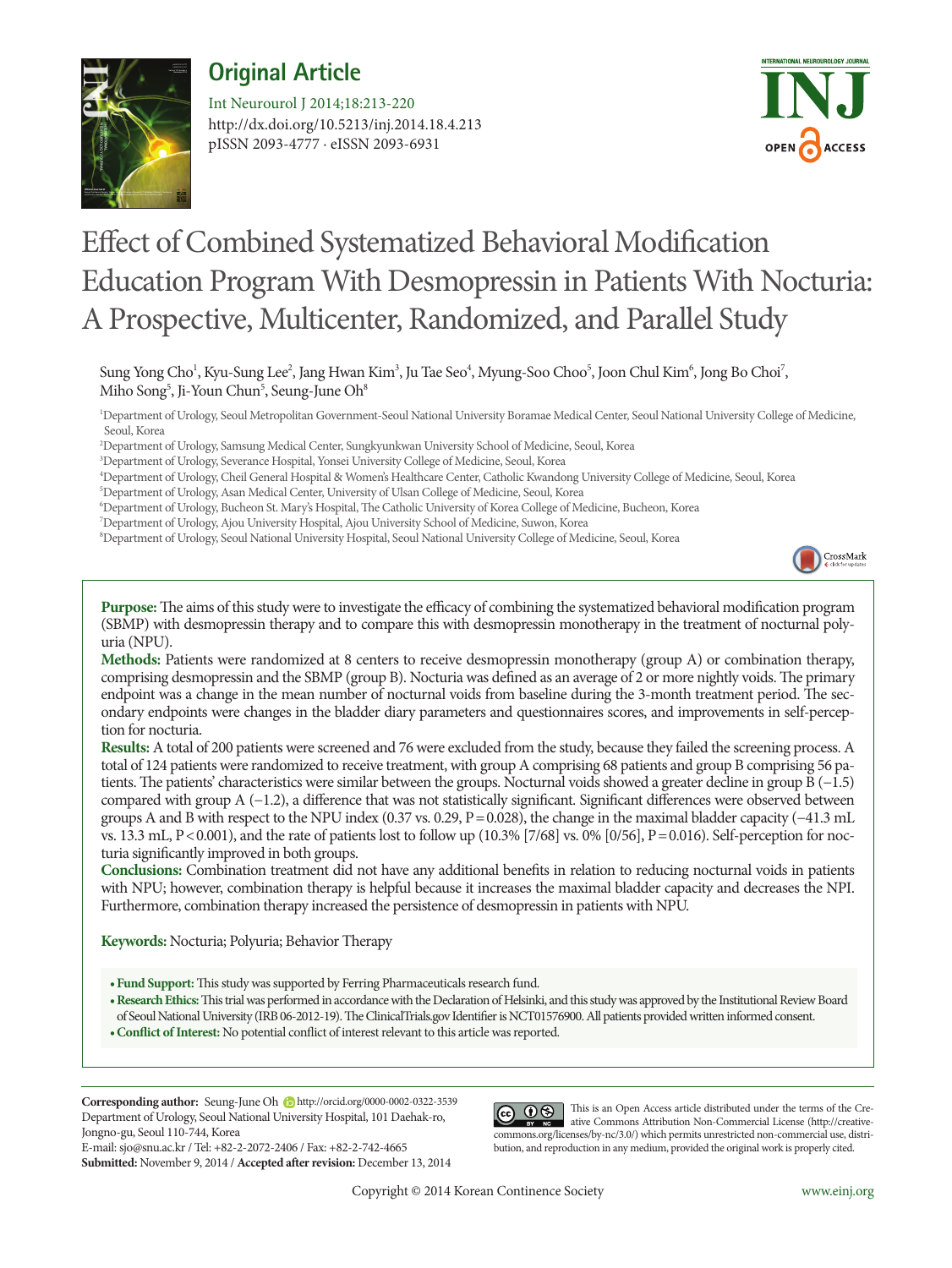# **INTRODUCTION**

Nocturia severely affects a patient's quality of life (QoL) [1]. Nocturia is associated with many factors, including nocturnal polyuria (NPU), detrusor overactivity, excessive fluid intakes, alcohol or caffeine consumption in the evening, inappropriate sleep hygiene, and a shortage of daily exercise [2-4]. Medications such as desmopressin, alpha-blockers, or anticholinergic agents are usually recommended for patients with nocturia, and desmopressin is usually the first therapeutic choice. Behavioral therapy and medication are the initial treatment options for patients with overactive bladders [5]. Nocturia is one of several storage symptoms, and behavioral modification is considered the initial treatment option for patients with nocturia or NPU [2,6]. However, no standardized protocol has been established for the treatment of patients with NPU.

In a previous study, we demonstrated the efficacy of a systematized behavioral modification program (SBMP) in the absence of any medication [7]. We developed a 30-minute education program. In that study, we showed that education with 1 SBMP was sufficient for 78.5% of patients and that reinforcement education was helpful for an additional 7.6% of patients with NPU. However, this SBMP has not been widely used in routine clinical practice, and no well-designed investigations have been undertaken that have examined the efficacy of combination therapy that comprises desmopressin and the SBMP.

The aims of the present study were to compare the efficacy of combination therapy, comprising desmopressin and the SBMP, with desmopressin monotherapy in patients with NPU, and to demonstrate the most important factors that determine improvements in the QoL of patients with NPU.

# **MATERIALS AND METHODS**

#### **Patients**

Eligible patients included males and females who were aged 20 years or more and who had nocturia and NPU. Nocturia was defined as an average of 2 or more nightly voids and was determined using a 3-day frequency-volume chart. NPU was defined as a nocturnal urine volume that was more than one-third of the total daily urine volume. Patients who were excluded from this study included those with diabetes insipidus, polydipsia with hyponatremia with a serum sodium level of less than 135 mmol/ L, urinary incontinence, urinary tract infections, indwelling catheters, planned pregnancies, surgical histories involving the

prostate gland or urethra, and patients taking drugs known or suspected to interact with desmopressin, including diuretics, tricyclic antidepressants, indomethacin, and carbamazepine. This trial was performed in accordance with the Declaration of Helsinki, and the Institutional Review Board of Seoul National University (IRB 06-2012-19) approved the study. The ClinicalTrials. gov Identifier is NCT01576900. All patients provided written informed consent.

#### **Study Design**

This was a prospective, multicenter, randomized parallel study that involved 8 centers. Using random number tables, patients were randomized 1:1 to receive 0.1 mg or 0.2 mg of desmopressin monotherapy or a combination of desmopressin therapy and the SBMP. In a previous study [8], the response within each treatment group was normally distributed with a standard deviation of 0.96. We used the value from this study because there were no previously published studies available that had investigated differences between the SBMP and placebo-based behavioral therapy in patients with NPU with respect to nocturnal voids. The true difference in the nocturnal voids was 0.44 [8]. The probability of a type I error associated with testing this null hypothesis was 0.05, and we needed to study 74 subjects in each group to be able to reject the null hypothesis that the mean number of nocturnal voids within the desmopressin monotherapy and the combined therapy groups was equal to a probability of 0.8. The rate of patients lost to follow up was estimated at 25%. The final sample size was determined to be 100 cases in each group.

The patients were advised to take desmopressin 1 hour before bedtime and to empty their bladders before they went to bed every night. Patients were told to avoid drinking more than 200 mL of water or other fluids. Any diuretics or caffeinated soft drinks were also prohibited in the evening. When a patient was assigned to the combination therapy group, desmopressin was prescribed and 1 SBMP was performed. The desmopressin was supplied by Ferring Pharmaceuticals (Saint-Prex, Switzerland).

The patients visited the outpatient clinic for their initial screening assessments on week 1. The basic screening tests included assessing the patients' current illnesses, taking their medical histories, measuring their blood pressures, digital rectal examinations for men, and laboratory tests that included prostate-specific antigen levels and prostate ultrasonography for men, electrolyte chemistry, urinalysis with microscopy, urine culture, human chorionic gonadotropin levels in the urine for women, and uroflowmetry with postvoid urine volumes. Three-day frequency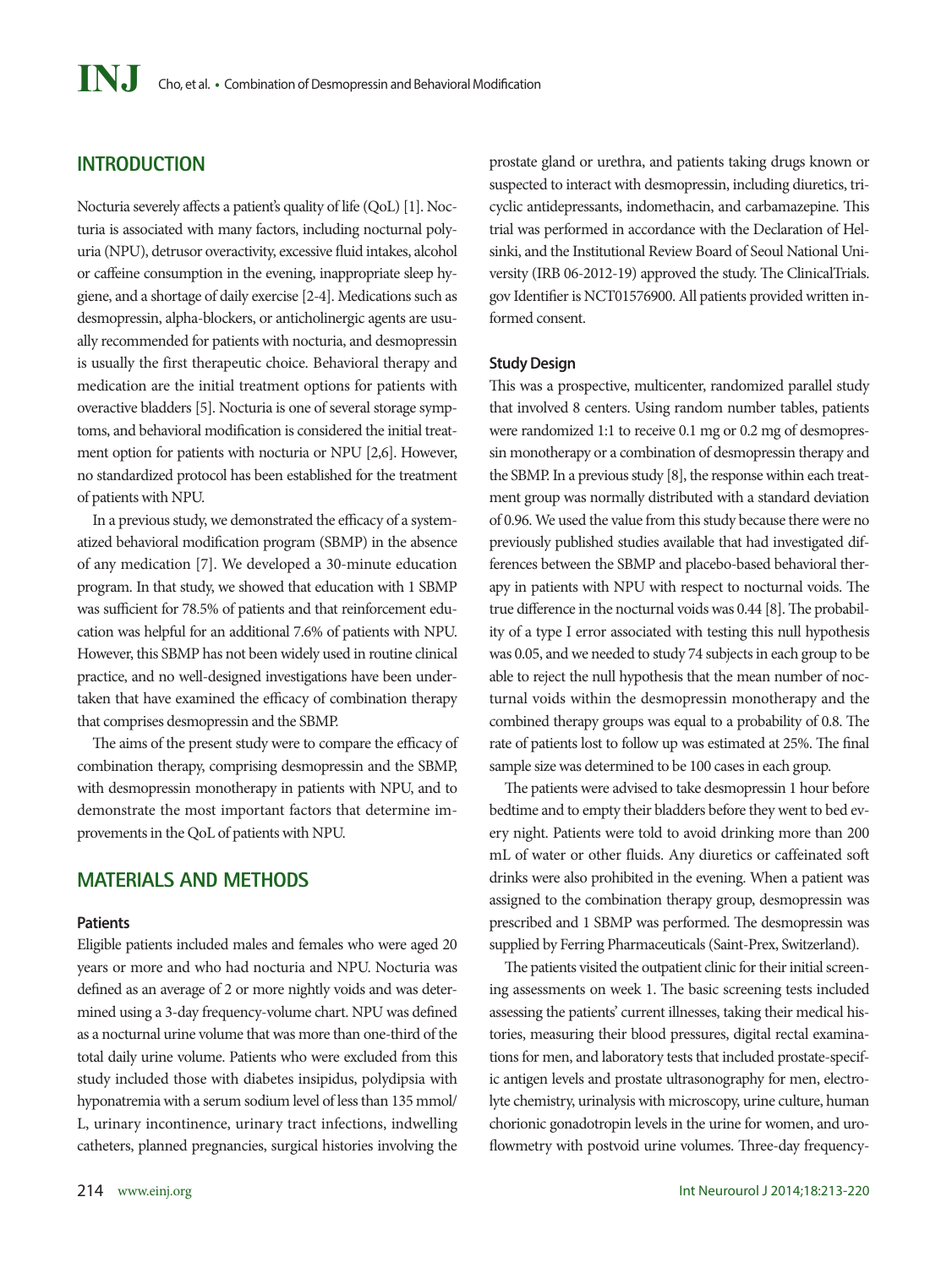volume charts recorded 24-hour fluid intakes and urine production, the times and volumes of the voids, bedtimes, and the times at which the patients rose. On week 3, the second visit to the outpatient clinic occurred, which involved patient randomization and the prescription of desmopressin and SBMP education.

#### **Dose Titration**

All patients initially received 0.2-mg desmopressin. Serum sodium levels were checked before the patients were randomized and at every visit to the clinic. The desmopressin dose was reduced from 0.2 to 0.1 mg if sodium levels declined to less than 135 mmol/L, or if the enrolled patients experienced intolerable adverse events (AEs). Desmopressin medication was stopped if the serum sodium level declined to less than 130 mmol/L, or if the patients refused to take the medication.

#### **Behavioral Therapy**

Patients within the desmopressin monotherapy group were given brief explanations about the importance of fluid restriction after dinner during their appointments in the outpatient department. Patients within the combination therapy group underwent the SBMP that comprised a 30-minute education program [7]. During the education program, patients watched videos that explained the normal physiology underlying the process of urine formation and urination, and we explained the necessity of the behavioral modification program. We advised that 1,500 mL was the appropriate urine output volume, and that consuming caffeinated beverages or fluid-containing foods after dinner was prohibited. We provided specific guidance in relation to behavioral patterns. We emphasized the importance of sleep hygiene. Finally, we checked the patients' bladder diaries and gave feedback on these to improve the efficacy of the SBMP.

#### **Study Endpoints**

The primary endpoints were a change in the mean number of nocturnal voids and the proportion of 50% responders during the 3-month treatment period. A 50% responder was defined as a patient who experienced a decline of at least 50% in the mean number of nocturnal voids from baseline to the time of the final visit to the outpatient clinic. The secondary endpoints were changes in the bladder diary parameters, International Consultation on Incontinence Questionnaire-Nocturia (ICIQ-N) scores, and nocturia quality-of-life (N-QoL) questionnaire scores, and improvements in self-perception for nocturia.

Patients completed the ICIQ-N and the N-QoL question-

naire. Serum sodium levels were checked within 1 week of desmopressin being prescribed. The third and fourth visits to the outpatient clinic occurred after 1 and 3 months of treatment, respectively, following randomization. The patients completed 3-day frequency-volume charts, the ICIQ-N, the N-QoL questionnaire, the patient perception of bladder condition (PPBC) questionnaire, and the global response assessment (GRA). The ICIQ were linguistically validated by bilingual translators and were approved for clinical use by the International Consultation on Incontinence Modular Questionnaire Advisory Board (http:// www.iciq.net/index.html). A high level of overall linguistic validity has been demonstrated in a previous investigation in association with the N-QoL and the PPBC questionnaires [9].

The variables associated with the frequency-volume chart were the nocturnal urine volumes (NUV), maximal bladder capacity (MBC), nocturia index, actual number of nightly voids, nocturnal polyuria index (NPI), and the nocturnal bladder capacity index (NBCI).

#### **Safety and Tolerability**

Safety assessments were performed before the medication was prescribed and at the end of treatment, and they included the vital signs, physical examinations, body weights, and measurements of serum sodium levels. In the absence of any AE, patients were assigned to receive 0.2-mg desmopressin. If the patients experienced any clinically significant AE, such as voiding difficulties, peripheral edema, or sodium levels that were lower than 135 mmol/L, the desmopressin dose was reduced to 0.1 mg or discontinued. All AEs were recorded at every clinic visit.

#### **Statistical Analysis**

Descriptive data, including the patients' characteristics, are presented. The treatment groups were compared in relation to the laboratory results and the clinical parameters using a stratified Cochran-Mantel-Haenszel test that controlled for age. A paired ttest was performed to determine whether any differences arose as a consequence of adding the SBMP to the management of patients who were being prescribed desmopressin. A P-value of  $< 0.05$  was considered statistically significant. All statistical analyses were performed using the SPSS ver. 17.0 (SPSS Inc., Chicago, IL, USA).

# **RESULTS**

#### **Patient Characteristics**

In total, 200 patients (141 males and 59 females) were screened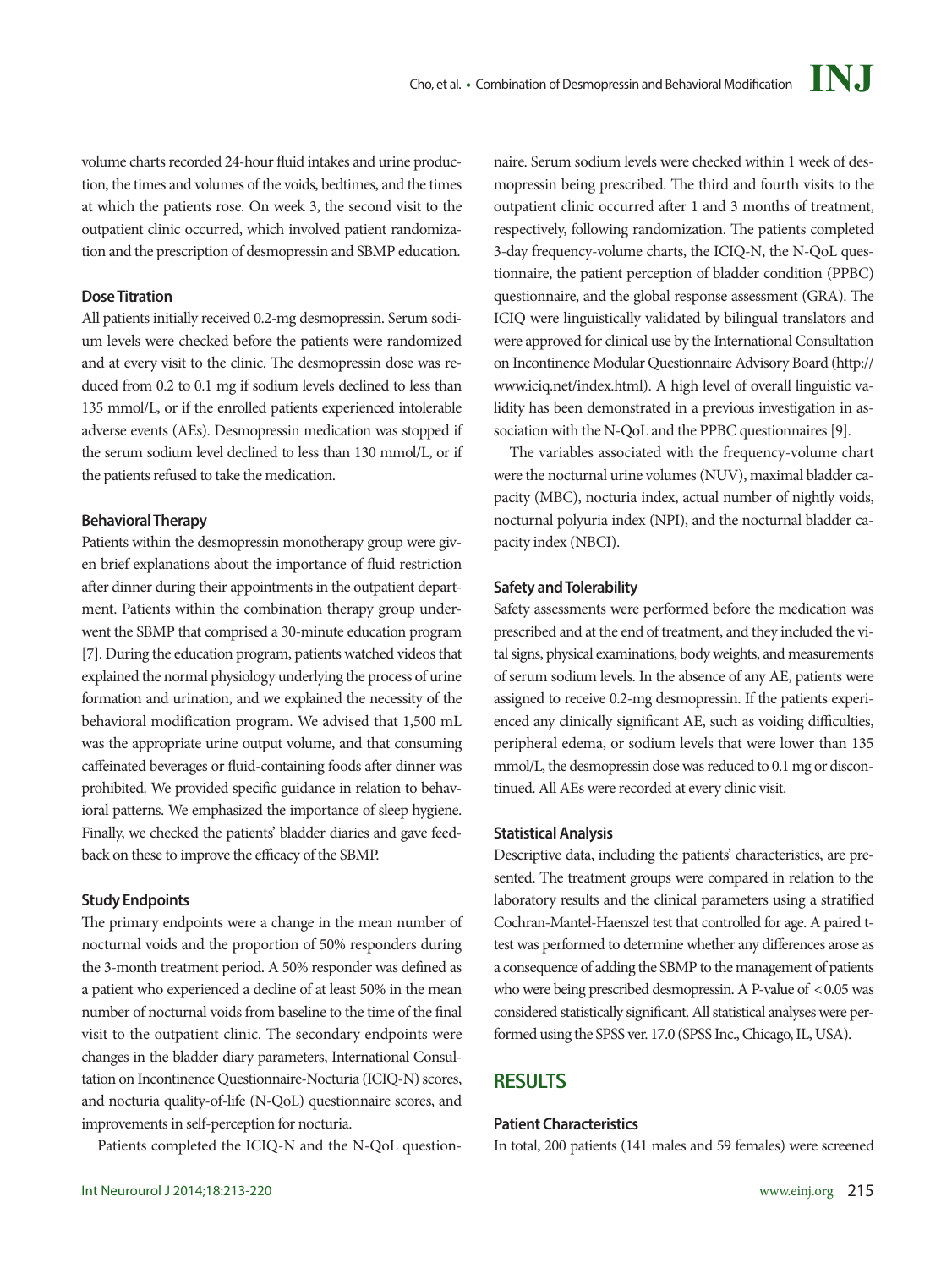

**Fig. 1.** Study design and disposition of patients. ICIQ-N, International Consultation on Incontinence Questionnaire-Nocturia; N-QoL, nocturia quality of life; SBMP, systematized behavioral modification program; PPBC, patient perception of bladder condition; ITT, intention-to-treat; GRA, global response assessment.

to participate in the study at 8 centers. The mean (±standard deviation) age of the patients was  $66.8 \, (\pm 8.5)$  years. A total of 76 patients were excluded from the study, because they fulfilled one or more of the exclusion criteria. As shown in Fig. 1, 124 patients entered the randomization and the dose-titration phases of the study, and they received at least 1 dose of desmopressin medication. Sixty-eight (54.8%) and 56 patients (45.2%) were randomized to receive either desmopressin monotherapy (group A) or combined therapy with desmopressin and the SBMP (group B), respectively. Seven patients in the desmopressin monotherapy group and none of the patients in the combined therapy group stopped the medication during the study period. The patients' characteristics were similar in both study groups (Table 1), and the study completion rate was 89.7% for group A and 100% for group B ( $P = 0.016$ ). A significantly larger MBC was evident in the desmopressin monotherapy group compared with the combination therapy group.

#### **Primary Endpoints**

Nocturia improved significantly in both treatment groups. Nocturnal voids significantly declined from baseline to the end of the study  $(-1.32 \pm 1.39, P < 0.001)$ . The combination therapy group showed a greater decline in the number of nocturnal voids compared with the desmopressin monotherapy group, and the proportion of patients with a 50% reduction in the mean number of nocturnal voids was higher in the combination therapy group than in the desmopressin monotherapy group (Table 2). However, no statistically significant differences were evident between the treatment groups in relation to the number of nocturnal voids or the clinical response rates. There were no differences between the sexes with respect to the number of nocturnal voids or the clinical response rates.

#### **Secondary Endpoints**

Changes in the N-QoL questionnaire scores showed that the scores associated with 'a change of productivity the next day'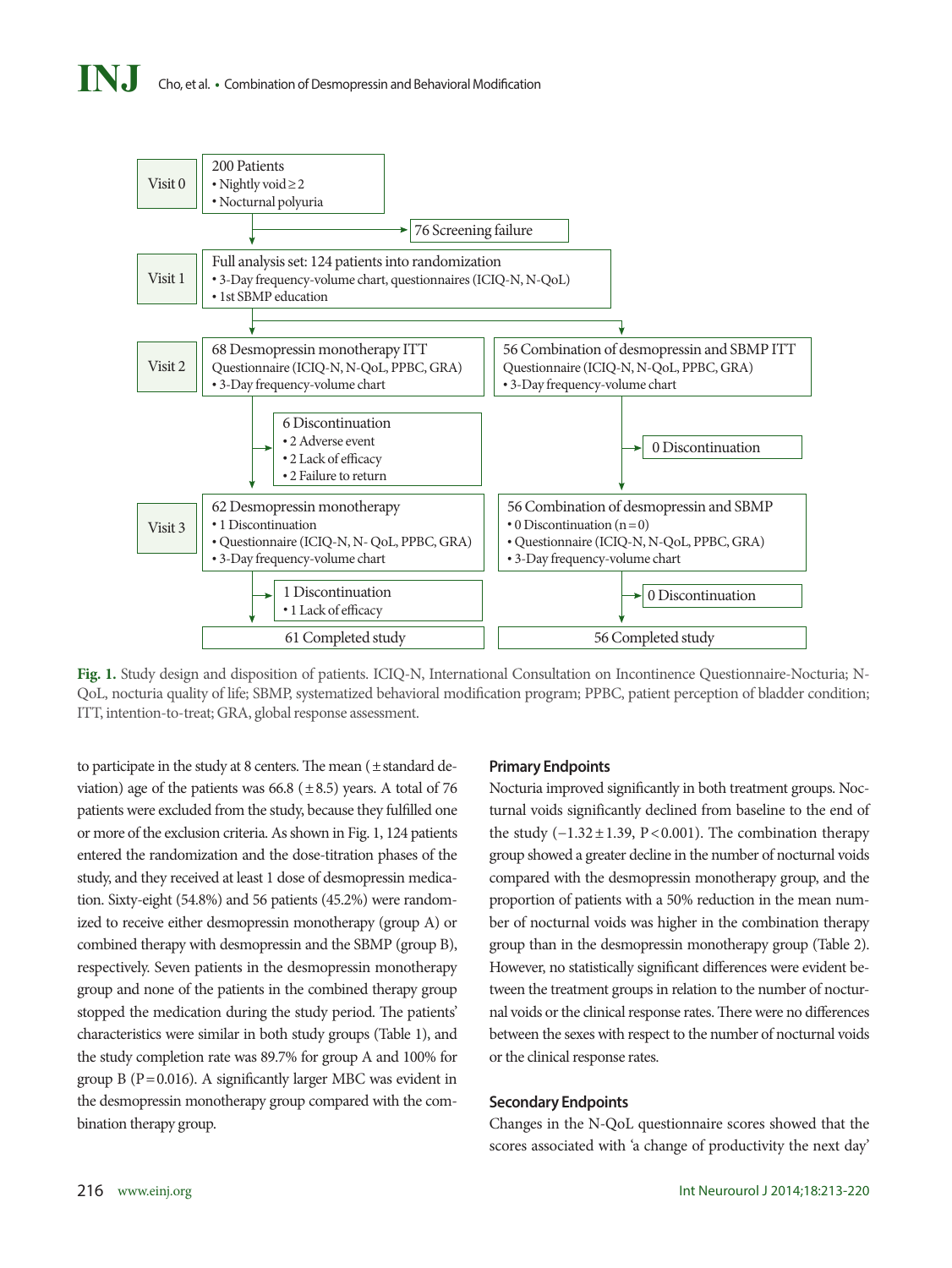

| Variable                         | ITT population                    |                                   |          |
|----------------------------------|-----------------------------------|-----------------------------------|----------|
|                                  | Desmopressin $(n=68)$             | Combination $(n=56)$              | P-value  |
| Male                             | 51(75.0)                          | 44 (78.6)                         | 0.675    |
| Age (yr)                         | $67.0 \pm 8.2$ (39.0-81.0)        | $66.5 \pm 8.9$ (41.0-85.0)        | 0.738    |
| Height (cm)                      | $165.4 \pm 7.9$ (148.0-180.0)     | $164.3 \pm 8.1 (143.0 - 183.0)$   | 0.478    |
| Body weight (kg)                 | $65.8 \pm 70.5 (37.0 - 93.0)$     | $65.3 \pm 9.7 (42.2 - 94.0)$      | 0.790    |
| Blood pressure_systolic (mm Hg)  | $124.3 \pm 11.0$ (95.0-150.0)     | $122.9 \pm 10.2$ (91.0-149.0)     | 0.454    |
| Blood pressure_diastolic (mm Hg) | $75.5 \pm 7.8 (51.0 - 92.0)$      | $77.7 \pm 7.9(54.0 - 97.0)$       | 0.113    |
| Comorbidity                      |                                   |                                   |          |
| Hypertension                     | 29(42.6)                          | 22(39.3)                          | 0.718    |
| Diabetes mellitus                | 15(22.1)                          | 11(19.6)                          | 0.826    |
| Uroflowmetric parameters         |                                   |                                   |          |
| Maximal urine flow (mL/sec)      | $14.7 \pm 7.4 (5.3 - 39.7)$       | $14.1 \pm 8.2$ (5.1-45.1)         | 0.678    |
| Voided urine volume (mL)         | $188.5 \pm 113.2$ (47.7-582.0)    | $168.1 \pm 88.3 (36.0 - 377.6)$   | 0.331    |
| Postvoid residual urine (mL)     | $14.3 \pm 19.5$ (0-89.0)          | $13.7 \pm 22.3$ (0-99.0)          | 0.889    |
| N-QoL questionnaires             |                                   |                                   |          |
| Total                            | $44.4 \pm 8.1 (21.0 - 60.0)$      | $41.5 \pm 9.0 (23.0 - 61.0)$      | 0.062    |
| Subscores (sleep/energy)         | $22.1 \pm 5.3(6-30)$              | $20.5 \pm 6.2$ (6.0-40.0)         | 0.141    |
| Subscores (bother/concern)       | $21.8 \pm 5.0$ (11.0-34.0)        | $20.3 \pm 5.5$ (11.0-33.0)        | 0.112    |
| Voiding diary parameters         |                                   |                                   |          |
| 24-Hour total urine volume (mL)  | $1,922.6 \pm 901.0 (870 - 6,450)$ | $1,888.4 \pm 976.0 (567 - 6,510)$ | 0.841    |
| Nocturnal urine volume (mL)      | $856.8 \pm 500.4 (345 - 3,570)$   | $831.9 \pm 404.6$ (200-2,850)     | 0.767    |
| Total number of nightly voids    | $2.5 \pm 1.1 (5 - 21)$            | $2.8 \pm 1.2$ (6-80)              | 0.141    |
| Maximal bladder capacity (mL)    | $360.3 \pm 105.2$ (130-550)       | $319.7 \pm 105.1$ (100-550)       | $0.036*$ |
| Nocturia index                   | $2.4 \pm 0.9$ (0.7-6.6)           | $3.0 \pm 2.7(1.3 - 20.0)$         | 0.072    |
| Nocturnal polyuria index         | $0.4 \pm 0.1$ (0.2-0.7)           | $1.3 \pm 5.4 (0.1 - 40.0)$        | 0.242    |
| Nocturnal bladder capacity index | $0.8 \pm 0.8$ (0-3.7)             | $0.7 \pm 0.7$ (0-3.0)             | 0.429    |

| Table 1. Patient demographics and baseline characteristics |  |
|------------------------------------------------------------|--|
|------------------------------------------------------------|--|

Values are presented as number  $(\%)$  or mean  $\pm$  standard deviation (range).

ITT, intention-to-treat; N-QoL, nocturia quality of life.

\*P<0.05, statistically significant.

(question 4) and 'concern of disturbing others in the house' (question 8) were more significantly affected in the combination therapy group compared with the desmopressin monotherapy group. Self-perceived improvements were demonstrated in the PPBC and GRA scores; however, no statistically significant differences were observed between the treatment groups with respect to the PPBC and GRA scores. The bladder diary parameters showed that only the NPI showed a significant difference between the treatment groups. When we analyzed the changes in each bladder diary parameter from the beginning of the study to the final visit to the outpatient clinic at the end of the study, a

significant difference was observed between the desmopressin monotherapy group and the combination therapy group in relation to the change in the MBC (−41.3±96.3 mL vs. 13.3±37.9 mL; P < 0.001). None of these results showed any differences according to sex.

The SBMP increased the study completion rate in patients with nocturia. The rate of patients lost to follow up was 10.3% (7/68) and 0% (0/56) in the desmopressin monotherapy group and the combination therapy group, respectively  $(P=0.016)$ .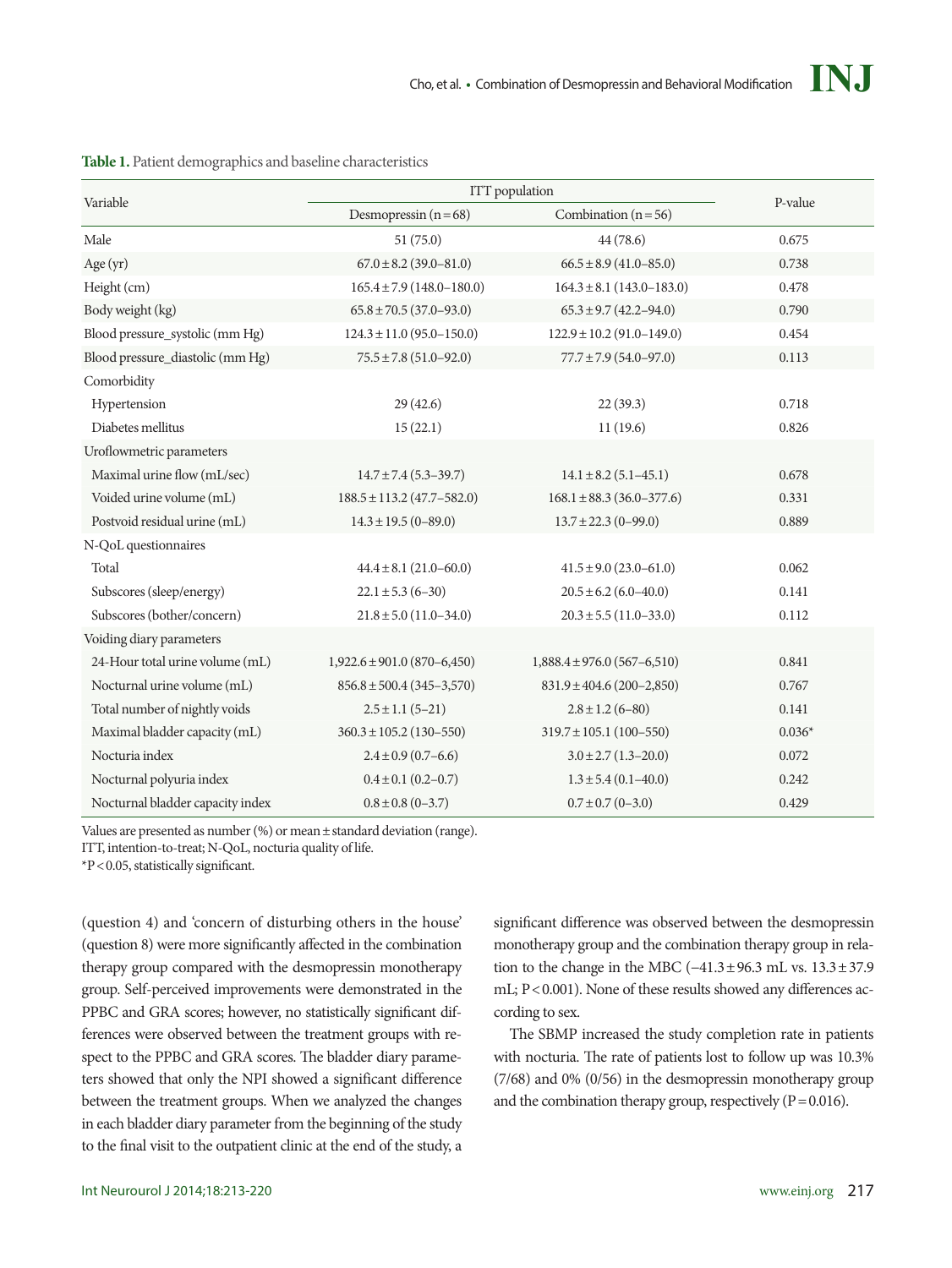|                                                | ITT population                      |                                     |          |
|------------------------------------------------|-------------------------------------|-------------------------------------|----------|
| Variable                                       | Desmopressin $(n=68)$               | Combination ( $n = 56$ )            | P-value  |
| Primary endpoints                              |                                     |                                     |          |
| Nocturnal voids                                | $-1.18 \pm 1.37$ (-3.0 to 1.0)      | $-1.48 \pm 1.41 (-5 \text{ to } 1)$ | 0.227    |
| Change in N-QoL questionnaires scores          |                                     |                                     |          |
| 1. Difficult to concentrate the next day       | $0.89 \pm 1.29$ (-3 to 4)           | $0.69 \pm 1.17$ (-3 to 4)           | 0.354    |
| 2. Feel low in energy the next day             | $0.80 \pm 1.19 (-2 to 4)$           | $0.69 \pm 1.13$ (-3 to 4)           | 0.592    |
| 3. Nap during the day                          | $0.64 \pm 1.07$ (-2 to 3)           | $0.45 \pm 1.16 (-2 to 3)$           | 0.337    |
| 4. Less productive the next day                | $1.00 \pm 1.32$ (-3 to 3)           | $0.46 \pm 1.05$ (-2 to 4)           | $0.014*$ |
| 5. Participate less in activities I enjoy      | $0.57 \pm 1.36 (-3 \text{ to } 2)$  | $0.36 \pm 0.95$ (-3 to 4)           | 0.325    |
| 6. Careful about when or how much I drink      | $0.20 \pm 1.52$ (-2 to 3)           | $0.31 \pm 1.12$ (-4 to 4)           | 0.624    |
| 7. Difficult to get enough sleep at night      | $1.45 \pm 2.41 (-2 to 4)$           | $1.32 \pm 1.48$ (-13 to 4)          | 0.720    |
| 8. Disturbing others in the house              | $1.30 \pm 1.55$ (-4 to 4)           | $0.45 \pm 1.42$ (-2 to 4)           | $0.002*$ |
| 9. Preoccupied about having to get up          | $1.34 \pm 1.50$ (-1 to 4)           | $1.21 \pm 1.39$ (-2 to 4)           | 0.617    |
| 10. Worried that this condition will get worse | $1.39 \pm 1.46 (-2 to 4)$           | $1.36 \pm 1.41 (-1 to 4)$           | 0.894    |
| 11. Worry about no effective treatment         | $1.11 \pm 1.64$ (-3 to 4)           | $1.15 \pm 1.57$ (-3 to 4)           | 0.885    |
| 12. How bothersome has getting up at night     | $-1.51 \pm 1.48 (-5 \text{ to } 2)$ | $-1.61 \pm 1.42$ ( $-4$ to 2)       | 0.714    |
| 13. Rating my quality of life to be            | $-0.42 \pm 0.94 (-3 \text{ to } 2)$ | $-0.47 \pm 0.95$ ( $-4$ to 1)       | 0.765    |
| Patient perception of bladder condition        | $2.5 \pm 0.6(1-3)$                  | $2.4 \pm 0.7(1-3)$                  | 0.291    |
| Global response assessment                     | $5.8 \pm 1.3$ (2-7)                 | $6.0 \pm 1.0$ (4-7)                 | 0.447    |
| Voiding diary parameters                       |                                     |                                     |          |
| 24-Hour total urine volume (mL)                | $1,587.0 \pm 1,025.9$ (418-3,810)   | $1,444.2 \pm 460.0$ (755-2,550)     | 0.352    |
| Nocturnal urine volume (mL)                    | $483.7 \pm 301.3 (70 - 1,430)$      | $423.8 \pm 244.8$ (150-1,173)       | 0.251    |
| Total number of nightly voids                  | $1.3 \pm 1.0$ (4-14)                | $1.3 \pm 1.1$ (5-15)                | 0.991    |
| Maximal bladder capacity (mL)                  | $317.4 \pm 106.1$ (120-550)         | $331.8 \pm 98.6$ (90-550)           | 0.461    |
| Differences in maximal bladder capacity (mL)   | $-41.3 \pm 96.3$ ( $-380$ to 250)   | $13.3 \pm 37.9$ (-60 to 150)        | < 0.001  |
| Nocturia index                                 | $1.54 \pm 0.87$ (0.33-5.20)         | $1.54 \pm 1.01 (0.41 - 6.13)$       | 0.985    |
| Nocturnal polyuria index                       | $0.37 \pm 0.27$ (0.08-1.45)         | $0.29 \pm 0.13$ (0.11-0.68)         | $0.028*$ |
| Nocturnal bladder capacity index               | $0.48 \pm 0.63$ (-1.00 to 2.00)     | $0.52 \pm 0.76$ (-1.00 to 2.33)     | 0.746    |

**Table 2.** Responses to desmopressin and combination treatments

Values are presented mean±standard deviation (range).

ITT, intention-to-treat; N-QoL, nocturia quality of life.

 $*P$  < 0.05, statistically significant.

#### **Adverse Events**

A total of 11 patients (8.9%) showed AE, and none of the patients in either study group showed significant AE. There were 2 cases of dizziness and 1 case of facial flushes in the desmopressin monotherapy group. Each group contained 1 case of peripheral edema and 1 case of voiding difficulties that were not clinically significant. Hyponatremia occurred in 1 case in the desmopressin monotherapy group and in 3 cases in the combination therapy group. Reducing the dose of desmopressin to 0.1 mg improved hyponatremia in all cases.

# **DISCUSSION**

Although behavioral therapy has been shown to be safe and effective in the treatment of patients with NPU [7], a standardized treatment protocol has not yet been widely accepted because nocturia is associated with many factors, including NPU, detrusor overactivity, excessive fluid intakes, evening alcohol or caf-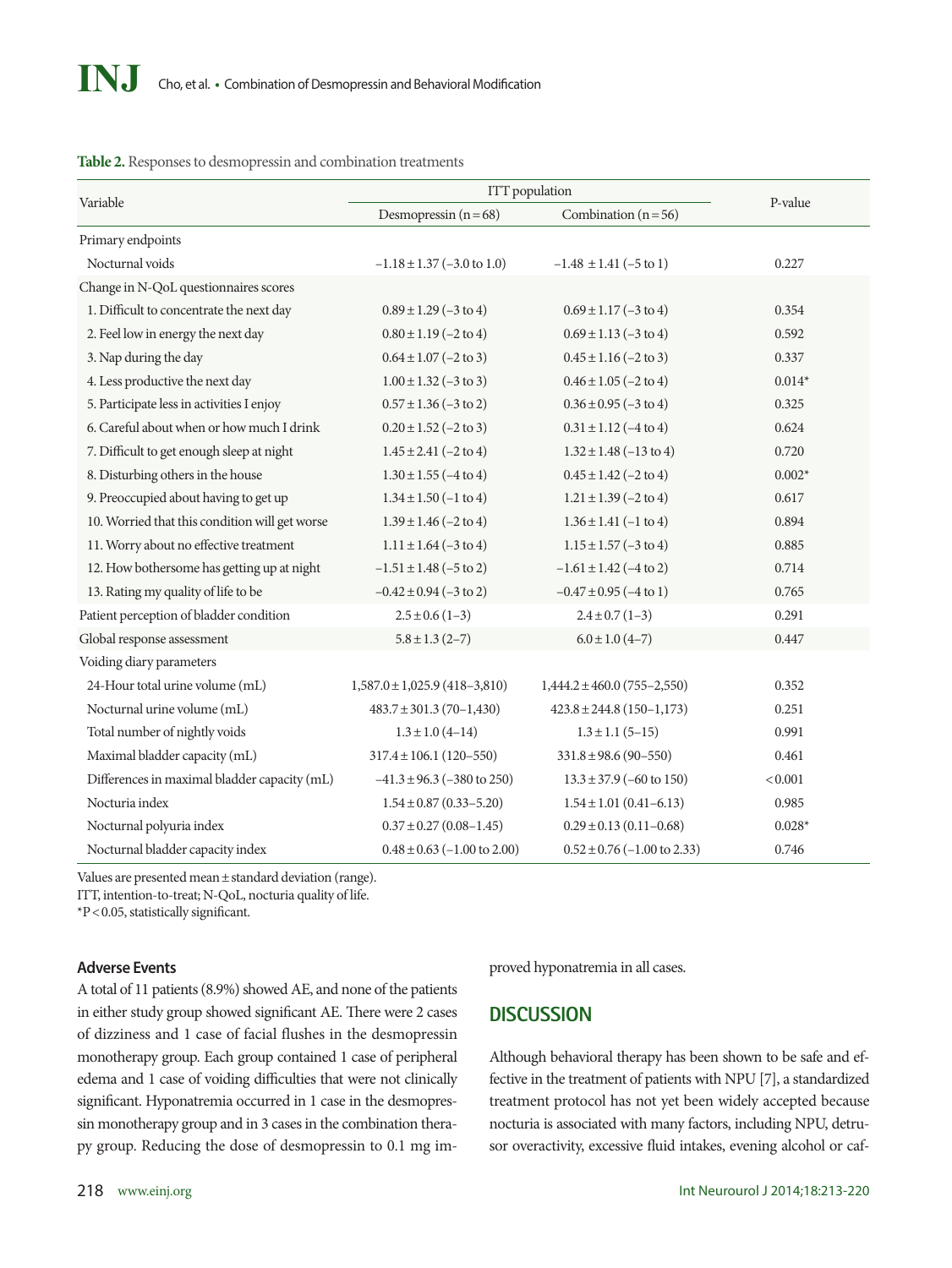feine consumption, inappropriate sleep hygiene, and shortages of daily exercise [2-4]. Nocturia is one of several storage symptoms and it is usually associated with an overactive bladder. Although behavioral modification therapy and medication are initial treatment options for patients with overactive bladders [5,10], behavioral modification therapy has not been widely used in routine clinical practice in patients with nocturia. While both desmopressin and behavioral therapy are effective in patients with NPU [7,11,12], there is little evidence that demonstrates the efficacy of a combination of these treatments. To the best of our knowledge, this is the first investigation to show the efficacy of a combination of desmopressin and SBMP therapy, and to compare the efficacy of desmopressin and the SBMP in combination with desmopressin monotherapy in patients with NPU.

Although the authors performed the SBMP rigorously on the patients, there was no statistically significant difference between the treatment groups with respect to a decline in the number of nocturnal voids, which could be associated with several factors. First, the authors have previously demonstrated the efficacy of the SBMP after reinforcement SBMP education, if the latter was required [5]. However, the SBMP was only performed once in the present study. Second, combination therapy with the SBMP may become less effective when primary treatment with desmopressin is very effective in the treatment of NPU. This suggests that clinicians should be aware of the necessity for repetitive SBMP education for patients with NPU, and that they should consider the patients' baseline characteristics, the severity of the NPU, and drug persistence.

However, desmopressin treatment in combination with the SBMP was more beneficial than desmopressin monotherapy in the management of patients with NPU. The analysis of the N-QoL questionnaires showed that changes in the scores for 'productivity the next day' (question 4) and 'concern of disturbing others in the house' (question 8) were more significant in the combination therapy group than in the desmopressin monotherapy group. Additionally, the rate of patients lost to follow up was 10.3% (7/68) in the desmopressin monotherapy group and it was 0% (0/56) in the combination therapy group, which means that the SBMP increased the study completion rate and/or the persistence of desmopressin in patients with nocturia. These results imply that the SBMP significantly affected the daily lives of the patients with NPU and that the patients started to take an active interest in their oral intakes and urine production.

The analysis of the bladder diary parameters suggested that

the results from the present study were attributable to increases in the MBC and decreases in the NPI. The baseline MBC was higher in the desmopressin monotherapy group than in the combination therapy group. While there was no difference between the groups with respect to the MBC at the final outpatient visits, the study findings demonstrated differences in the MBC between the first and the last outpatient clinic visits, which would mean the comparative results of increase or decrease in the MBC between the groups. A previous study investigated the efficacy and safety of desmopressin in patients with mixed nocturia [12] and it showed reductions in the mean number of nocturnal voids, NUV, NPI, and NBCI. The authors of this study also explained that the effect of desmopressin on patients with mixed nocturia was mainly attributable to improvements in the MBC. This suggests that behavioral therapy and the resultant decrease in the number of nocturnal voids increases the efficiency of bladder emptying during sleep.

There are several limitations to the present study that are described next. First, the number of patients who failed the screening assessments was high (38%; 76/200 patients). Second, the mean number of nocturnal voids was low, which means that the additional effect of the SBMP would have been greater in patients with severe nocturia. Third, we did not perform a urodynamic study to differentiate the mixed type of NPU with detrusor overactivity [10]. Fourth, the starting dose of desmopressin was 0.2 mg in the present study, which might help to explain why combining desmopressin treatment with the SBMP did not show any significant additional beneficial effects. However, the authors thought that it was better to choose a conservative methodology to determine whether SBMP treatment combined with desmopressin therapy had a beneficial effect on patients compared with desmopressin monotherapy. Fifth, our previous investigation showed that education with 1 SBMP was sufficient for 78.5% of patients and that reinforcement education with SBMP was helpful for an additional 7.6% of patients with nocturia [7]. Reinforcement SBMP might have shown a significant beneficial effect in the group that received combination therapy compared with the group that received desmopressin therapy alone; however, we considered that the satisfaction rate from 1 SBMP was not low, and that we needed to simplify the study design to determine the effect of desmopressin and SBMP therapy in combination compared with desmopressin administered alone.

In conclusion, desmopressin monotherapy and the combination of desmopressin with the SBMP reduced the number of nocturnal voids. Combination therapy did not have any addi